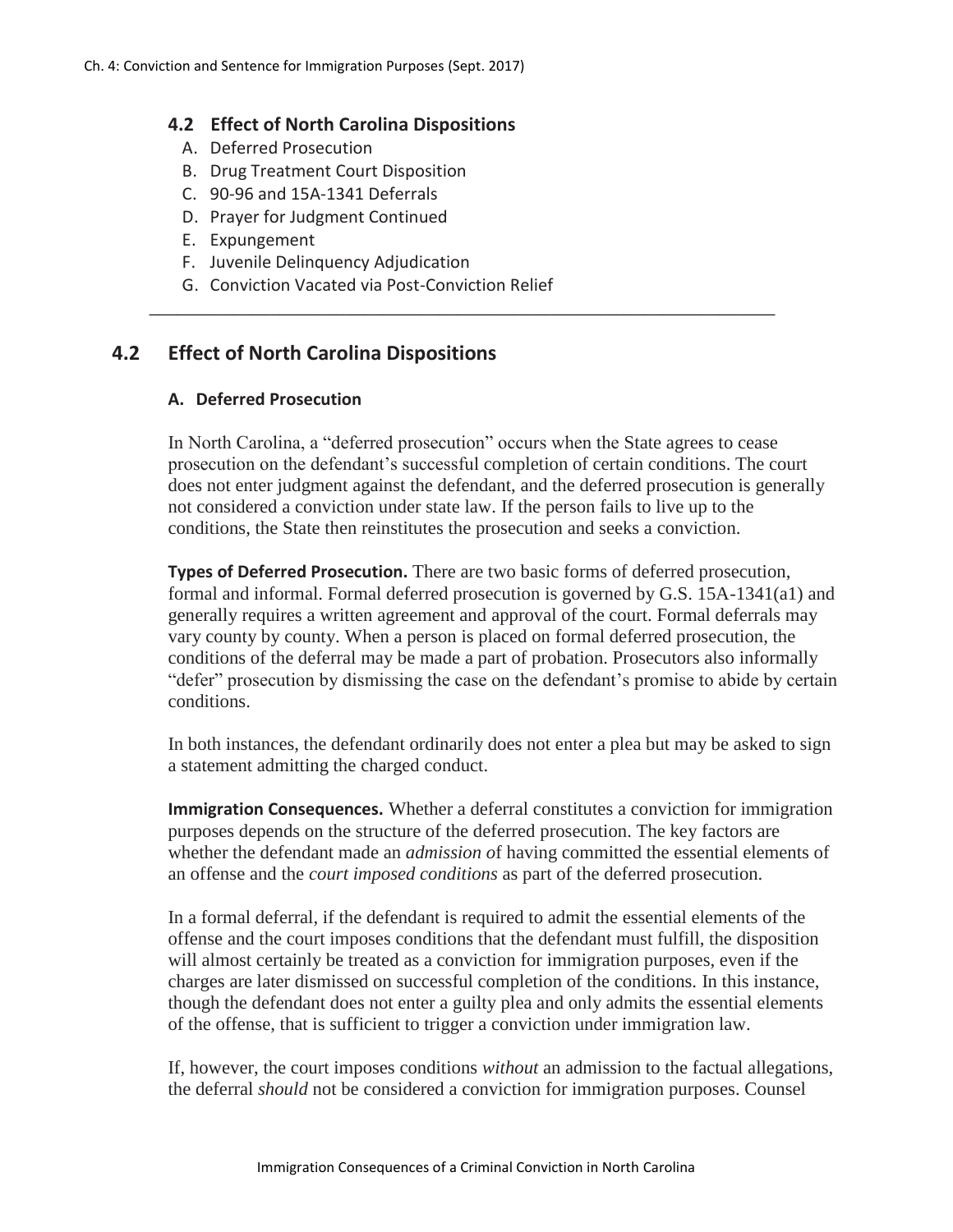should be wary of box  $\# 9$  of [AOC-CR-626](http://www.nccourts.org/Forms/Documents/1025.pdf) (Dec. 2016) (deferred prosecution), which states that "the admission of responsibility given by me and any stipulation of facts shall be used against me and admitted into evidence without objection in the State's prosecution against me for this offense. . . ." If checked, the document would suggest that the defendant had made an admission when, in fact, he or she may not have. In appropriate cases, therefore, strike the language or leave the box unchecked.

The Fourth Circuit recently stated that a "deferred prosecution agreement is not by itself a sufficient 'admission of facts,' given that it seems to merely describe the anticipated admission of responsibility and stipulation to take place. . . ." *Boggala v. Sessions*, 866 F.3d 563, 568 n.3 (4th Cir. 2017). In *Boggala*, the Court found that the deferred prosecution agreement at issue was a conviction under immigration law because the defendant stipulated to sufficient facts as part of the deferral, in that instance during the hearing at which the court accepted the deferral. *Id*. (finding that petitioner was informed in writing of the facts to be used against him and then later stipulated to those facts underlying each element of the crime). Thus, a deferral agreement, unaccompanied by a written or oral admission or stipulation of sufficient facts, should not rise to a conviction under immigration law.

There is still some risk to a defendant with a formal deferral even if he or she makes no admission. If ICE learns of the deferral, it might institute removal proceedings on the assumption that an admission of guilt is often made in formal deferrals, but a defendant armed with this law should ultimately prevail before an immigration judge.

An informal deferral by the prosecutor should not constitute a conviction for immigration purposes because ordinarily the defendant does not make an admission as a condition of such an arrangement. Further, there are no court-ordered restraints in an informal deferral—the second requirement—as the court is generally not involved in such an arrangement.

### **B. Drug Treatment Court Disposition**

In North Carolina, there are both post-plea and pre-plea drug treatment courts. The practices vary from county to county. In a post-plea drug court, a defendant is required to plead guilty before the court will order the defendant to participate in a drug treatment program. Even if the court does not enter a judgment of conviction, such a disposition will almost certainly constitute a conviction for immigration purposes. This is true even if the State eventually dismisses the criminal charges because the combination of admission of guilt and restraint on the defendant's liberty would be considered a conviction for immigration purposes. *See Matter of Salazar-Regino*, 23 I&N Dec. 223 (BIA 2002).

Drug treatment courts that require a guilty plea up front raise difficult issues for a noncitizen client. On the one hand, diversion to a drug treatment program may provide a way of getting all drug charges dismissed in the end. Moreover, if the individual suffers from drug addiction, the treatment program may assist the person to overcome the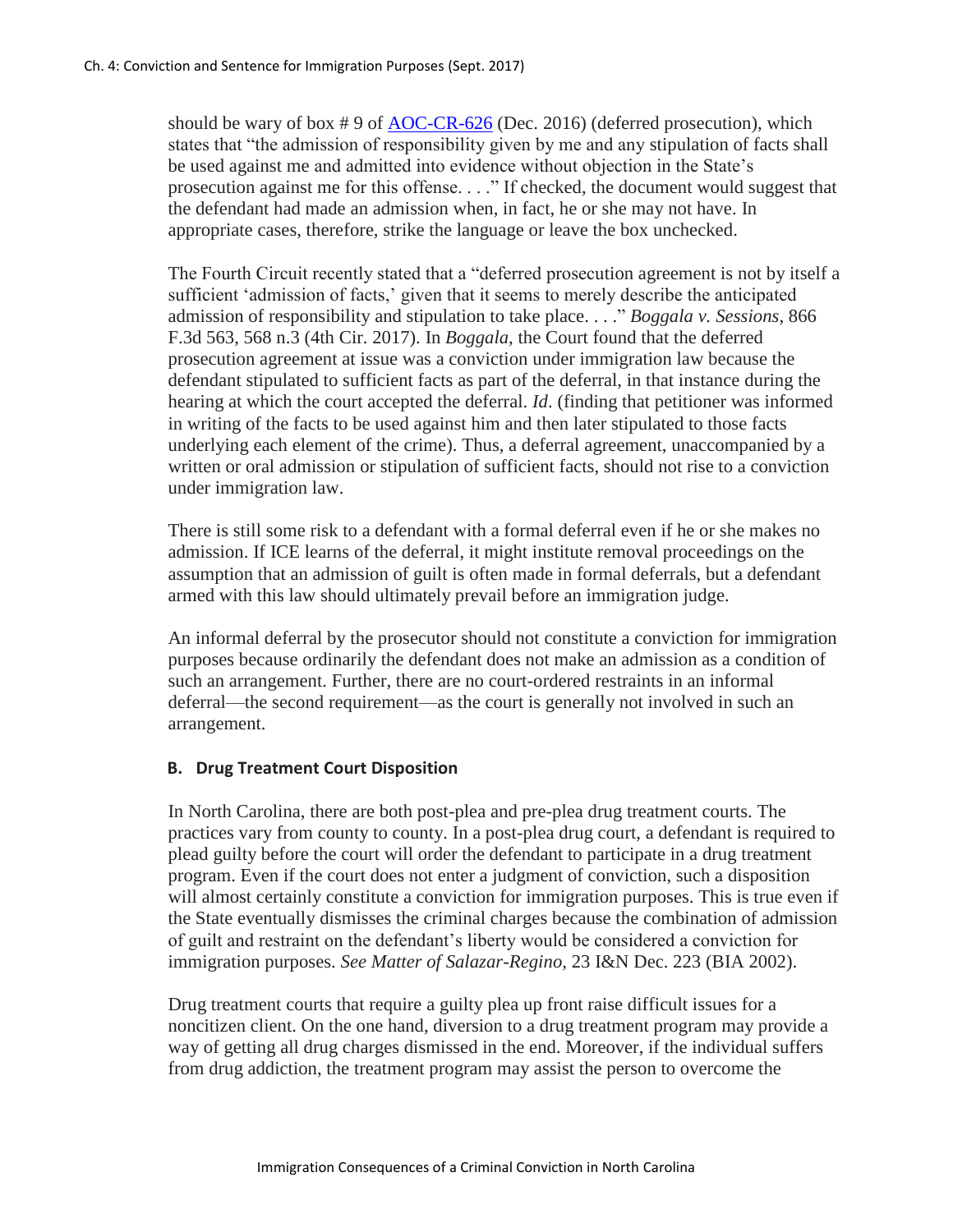addiction. On the other hand, the drug treatment court proceeding is almost certain to constitute a conviction for immigration purposes.

In a pre-plea drug court, a client typically must make an admission of guilt as part of a deferred prosecution agreement; thus, the first requirement is met. If the court then imposes treatment or other restraints, the disposition will probably qualify as a conviction for immigration purposes. *See supra* § 4.2A, Deferred Prosecution. In some counties, the court does not order the treatment or other restraints but simply approves the deferred prosecution agreement. If the court does not order drug treatment or other restraints on the defendant, it is possible that such a disposition would not constitute a conviction for immigration purposes. It is not clear how an immigration court would treat such a procedure.

## **C. 90-96 and 15A-1341 Deferrals**

A deferral under G.S. 90-96, called a conditional discharge or discharge and dismissal in North Carolina, is available for a narrow class of drug offenses. If the defendant pleads guilty or is found guilty, a court may defer further proceedings and place the defendant on probation without entering judgment. *See* G.S. 90-96(a). If the defendant fulfills the conditions of probation, the proceedings are dismissed and the defendant does not have a conviction under state law. However, the deferral will almost certainly constitute a conviction for immigration purposes because the statute requires that the defendant plead or be found guilty and that the court impose conditions.

North Carolina recently created a similar conditional discharge procedure for Class H and I felonies and misdemeanors other than impaired driving offenses. *See* G.S. 15A-1341(a4); *see also* G.S. 15A-1341(a3) (conditional discharge for prostitution offenses).

For the above reasons, these dispositions would probably constitute convictions for immigration purposes.

### **D. Prayer for Judgment Continued**

A prayer for judgment continued (PJC) granted by a North Carolina court will almost always be treated as a conviction for immigration purposes.

A PJC occurs when the court accepts the defendant's guilty plea or finds the defendant guilty after trial but withholds judgment in the case. A PJC is considered a conviction under state law for many purposes, whether or not the court imposes any conditions or costs.

For immigration purposes, if a PJC is granted and the court imposes conditions amounting to punishment, such as performance of community service or payment of a fine, then the definition of conviction has been met. A PJC in which court costs alone have been imposed is a conviction as well. Even though North Carolina law does not treat court costs as punishment (*State v. Popp*, 197 N.C. App. 226 (2009)), the immigration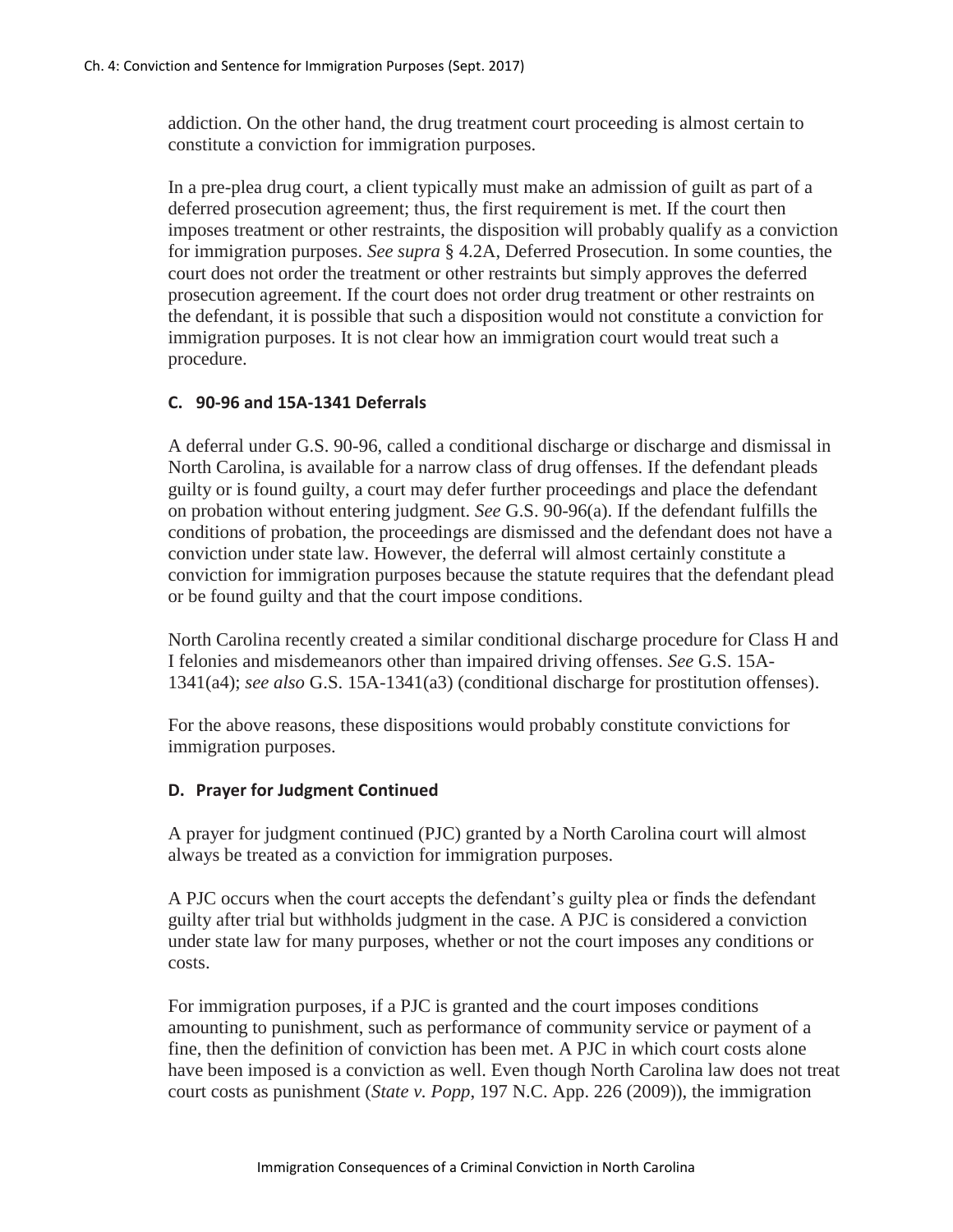courts do. *See Matter of Cabrera*, 24 I&N Dec. 459 (BIA 2008) (imposition of court costs in the criminal sentencing context constitutes a form of punishment for immigration purposes). It is unclear whether a PJC without the imposition of costs or other conditions would be treated as a conviction for immigration purposes.

### **E. Expungement**

A North Carolina conviction that has been expunged will continue to constitute a conviction for immigration purposes. The Board of Immigration Appeals considered the issue of an Idaho expungement in *Matter of Roldan-Santoya* and held that no effect would be given in immigration proceedings to any state action that purports to expunge, dismiss, cancel, vacate, discharge, or otherwise remove a guilty plea or other record of guilt or conviction by operation of a state rehabilitative procedure. 22 I&N Dec. 512 (1999).

### **F. Juvenile Delinquency Adjudication**

**Adjudication of Delinquency Not a Conviction.** A juvenile delinquency adjudication is not a conviction for immigration purposes. *See Matter of Devison-Charles*, 22 I&N Dec. 1362 (BIA 2001); *Matter of Ramirez-Rivero*, 18 I&N Dec. 135 (BIA 1981). Thus, regardless of the nature of the offense, a juvenile delinquency adjudication should not trigger any adverse immigration consequences based on conviction of a crime.

Under the North Carolina Juvenile Code, jurisdiction of a juvenile may be transferred to superior court for prosecution as an adult for some felonies. A conviction of a juvenile resulting from a transfer to superior court likely constitutes a conviction for immigration purposes. *See, e.g., Singh v. U.S. Att'y Gen.*, 561 F.3d 1275, 1278–79 (11th Cir. 2009) (finding that a 15-year old tried as an adult under state law was convicted for immigration purposes).

**Practice Note:** Because it is settled law that a juvenile delinquency adjudication is not a conviction for immigration purposes, and a conviction in superior court has other adverse consequences for a juvenile (such as a criminal record for state law purposes), defense counsel should ordinarily resist transfer of a juvenile case to superior court.

**Other Potential Consequences of Adjudication.** Counsel representing juveniles should be aware that a finding of juvenile delinquency could still have adverse consequences for a noncitizen. First, it could be considered an adverse factor if the juvenile applies for any discretionary benefit under the immigration laws, such as adjustment of status to a lawful permanent resident. *See Wallace v. Gonzales*, 463 F.3d 135 (2d Cir. 2006) (upholding BIA and immigration judge's consideration of noncitizen's New York youthful offender adjudication when evaluating his application for adjustment of status).

Second, certain grounds of inadmissibility and deportability do not require a conviction; mere "bad acts" or status can trigger the penalty. Examples include engaging in prostitution, being a drug addict or abuser, using false documents, smuggling aliens, or